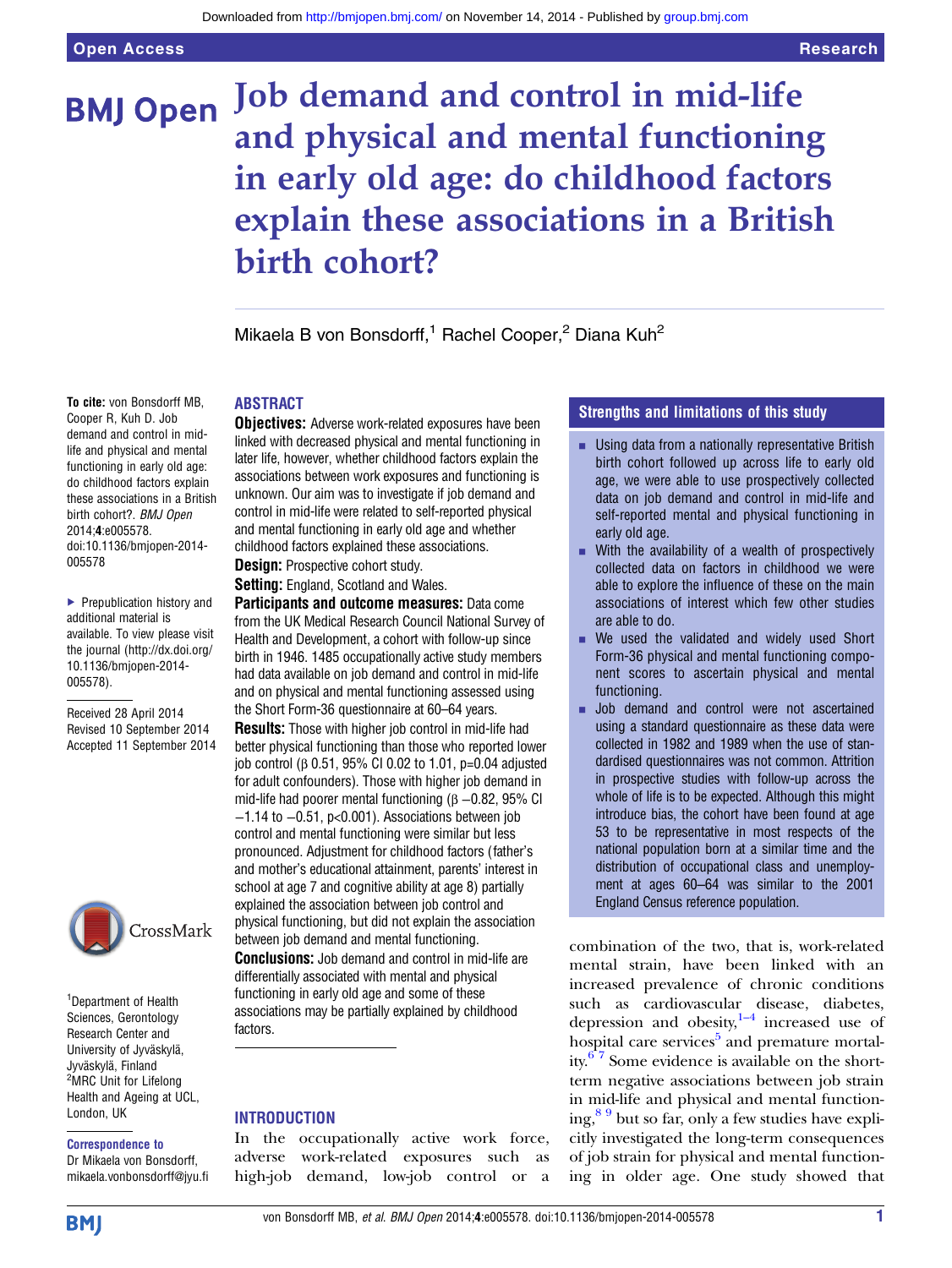higher job strain was associated with decreased selfreported physical and mental health functioning after retirement<sup>[10](#page-6-0)</sup> and another one that job-related stress was associated with disability in old age.<sup>[11](#page-6-0)</sup> This may be due to physiological responses of the activation of the hypothalamic-pituitary-adrenal axis controlling stressresponses which in the case of prolonged stress such as job strain may impact several body systems consequently increasing the risk of poor physical and mental functioning[.12](#page-6-0) The long-term effects of adverse job exposures on physical and mental functioning in later life are of particular interest in light of current increases in the demands of working life, coupled with expectations that ageing employees will transition into retirement at older ages.[13](#page-6-0)

Childhood factors may influence the risk of adverse work-related exposures in adulthood $^{14}$  $^{14}$  $^{14}$  and help to explain the associations between these adverse workrelated exposures and later health outcomes. There are a number of proposed pathways by which childhood factors could be associated with workplace exposures and functioning in early old age. First, there is evidence of the continuity of socioeconomic position across life,<sup>[15](#page-7-0)</sup> that is, individuals from lower socioeconomic backgrounds are less likely to attain higher levels of education and thus are more likely to end up in professions with lower job control.<sup>[14](#page-7-0)</sup> Lower socioeconomic position across the life course has been shown to predict poorer physical functioning in mid-life<sup>[16](#page-7-0)</sup> Second, individuals who have been subjected to social adversity in childhood might be more vulnerable to higher job demands than those with no such experiences. $17$  Third, persons with lower childhood cognitive ability may be more susceptible to the negative impacts that work-related exposures have on functioning because of lower resilience to cope with this stress.<sup>[18](#page-7-0)</sup> A few studies have investigated the role of childhood factors in the relationship between job strain and health outcomes such as cardiovascular disease and its risk factors. In the 1958 British birth cohort, factors such as cognitive ability in childhood and adolescence were found to explain a significant proportion of the positive association between job control and levels of glycosylated haemoglobin.<sup>[19](#page-7-0)</sup> However, in the Whitehall II study, childhood factors such as father's education and number of siblings explained only a modest proportion of the relationship between psycho-social factors at work and coronary heart disease.<sup>[20](#page-7-0)</sup> To the best of our knowledge, there have been no studies investigating whether early life factors explain the relationships between adverse work-related exposures and physical and mental functioning, outcomes of particular relevance for ageing societies. Using prospective data spanning six decades from the nationally representative Medical Research Council (MRC) National Survey of Health and Development (NSHD), the aims of this study were to: (1) investigate if job demand and control in mid-life were related to self-reported physical and mental functioning in early old age; and (2) examine

whether parental characteristics and childhood cognitive ability explained these associations.

# **METHODS**

# **Participants**

The Medical Research Council National Survey of Health and Development (MRC NSHD) is a socially stratified sample of 5362 singleton births to married women in March 1946 in England, Scotland and Wales that has been followed from birth every 2 years in childhood and adolescence and in adulthood at the ages of 26, 31, 36, 43, 53 and 60–64 years.<sup>21</sup> <sup>22</sup> At the latest follow-up at 60–64 years, the study team was still in contact with 3163 members of the original cohort. Of those not contacted, 718 had died, 594 had previously withdrawn from the study, 567 lived abroad and 320 had been untraceable for more than 10 years. Of the 3163, 2661 (84.1%) were successfully contacted<sup>[22](#page-7-0)</sup> and completed a postal questionnaire and/or clinic or home visit. Postal questionnaires which included the Short Form-36 (SF-36) on physical and mental functioning were completed by 2293 members of the cohort.

#### Physical and mental functioning in early old age

Self-reported physical and mental functioning was ascertained using the SF-36 health survey questionnaire at ages 60–64. $^{23}$  The questionnaire consists of 36 items which generate eight subscales including physical functioning, role limitations due to poor physical health, bodily pain, general health perception, vitality, social functioning, role limitations due to poor emotional health and mental health. Physical and mental component summaries were calculated using all eight subscales with different sex-specific weights which were obtained from a population sample in the UK. The scores were transformed into T-scores so that the overall mean for the participants was 50 (SD 10), with a higher score indicating better functioning. $24$  If less than half of the items in each of the subscales were missing, standard proce-dures were applied to impute values.<sup>[25](#page-7-0)</sup>

#### Job demand and control in midlife

Data on employment and work characteristics of study members were collected during home visits by research nurses on several occasions during the work career. $26$  We drew on Karasek's job demand and control model<sup>[27](#page-7-0)</sup> when constructing the job demand and control variables. At age 36 (in 1982), occupationally active study members were asked three questions describing their job demand: (1) if they often have deadlines to meet at work (yes/no) and, if so, how they find it (very stressful=0, fairly stressful=1 or not particularly stressful=2); (2) if emotionally work takes: a lot=0, a moderate amount=1 or very little=2 of them; and (3) if at the end of an average day at work they were feeling often pressed for time (yes=1 or no=0). The first question was combined into 1=no deadlines or deadlines not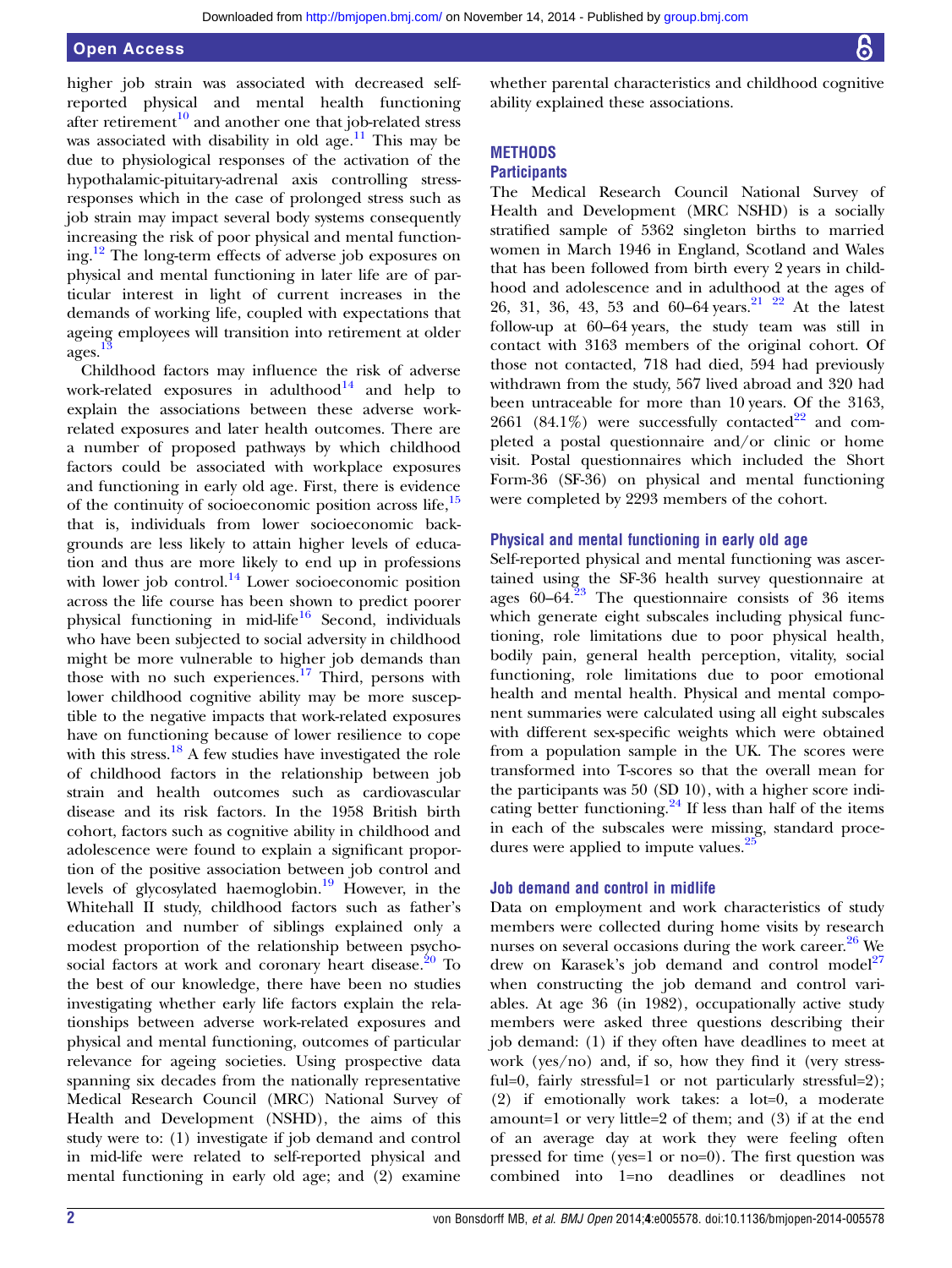particularly stressful, 2=has deadlines and finds it fairly stressful and 3=has deadlines and finds it very stressful. After recoding the questions so that a higher value indicated higher demand, we calculated a summary score of the three items (Cronbach  $\alpha$  0.55) describing job demand ranging from 0 (lowest) to 5 (highest job demand) (see online supplementary table S1).

At age 43 (in 1989), occupationally active study members were asked two questions describing job control: (1) if they have the possibility to learn new things through their work (often=2, sometimes=1 or seldom/ never=0) and (2) if they have a good deal of say in how they do their work (often=2, sometimes=1 or seldom/ never=0). We calculated a summary score of the two items (Cronbach  $\alpha$  0.50) describing job control ranging from 0 (lowest) to 4 (highest job control) (see online supplementary table S1).

#### **Covariates**

The theoretical framework which we had developed and used to guide our selection of covariates was partially based on findings from earlier literature.<sup>18 25</sup> <sup>28</sup>

#### Childhood factors

Childhood factors which have been shown to be associated with other measures of physical and mental functioning in mid-life and early old age in the NSHD and which were, on the basis of evidence from other studies, $14$  also expected to be associated with job characteristics were identified a priori as being potentially important and were included in analyses. Mother's and father's education were reported when study members were aged 4 and were coded into primary, secondary or higher. The level of interest (low, average, high) that the parents had in the progress of the study members at school at age 7 was assessed by school teachers on the basis of parents' contact with the school. Childhood cognition was assessed at age eight with four tests on reading comprehension, pronunciation, vocabulary and nonverbal reasoning, devised by the National Foundation for Educational Research. These raw scores were standardised and then summed and transformed into a standardised z score indicating general cognitive ability in childhood.

#### Potential adult confounders

Occupational class was ascertained at age 43 and the British Registrar General's classification was used to assign study members into a manual or non-manual occupational class. Smoking history ascertained at ages 60–64 was coded as current, former or never smoker. Study members were asked about participating in exercise, vigorous activity or sports at ages 60–64, which was coded as inactive (reported no participation), participating in relevant activities one to four times per month or participating at least five times per month. Weight and height, measured at ages 60–64 were used to calculate body mass index,  $(BMI)$   $(kg/(m^2))$ .

#### Statistical analyses

Using linear regression models we investigated the associations between job demand and job control and physical and mental functioning adjusting for gender. To test for potential gender differences, we analysed the interaction 'gender\*job demand/job control' on physical and mental functioning, but because these terms were not statistically significant (all p values  $>0.064$ ), subsequent analyses were pooled by gender, with gender-specific sensitivity analyses also performed. We then made adjustment for the other work exposure ( job demand/control), followed by childhood factors (mother's and father's education, parents' interest in study member's school at age 7 and cognitive ability at age 8), then adult confounders (occupational class at age 43 and BMI, smoking history and level of physical activity at age 60–64) and finally for all covariates simultaneously. In subsequent analyses, the contribution of childhood factors to the associations between job demand/control and physical and mental functioning were investigated by first adjusting the model separately for each, and then simultaneously adjusting for all childhood factors. The percentage change in the unstandardised regression coefficients was calculated using the standard formula of (β base model—β adjusted model)/ (β base model)×100%.

Of the 5362 original members of the cohort, 3322 (62%) participated in the 1982 follow-up at age 36, of them 2482 (74.7%) were occupationally active and had answered the questions on job demand and of them, 1601 (64.5%) had completed the SF-36 at ages 60–64. Of the 3262 (60.8%) study members participating in the 1989 follow-up at age 43, 2835 (86.9%) had answered the questions on job control and 1971 (69.5%) had completed the SF-36 at ages 60–64. Altogether 1485 study members had data available on all the main variables used in this study; job demand at age 36, job control at age 43 and the SF-36 at ages 60–64. In order to obtain a with complete data on all the main variables and covariates, we imputed values for covariates where data were missing using multiple imputation (mother's education n=145, father's education n=151, parental interest in progress of study member at school n=171, cognitive ability at age 8 n=144, occupational class n=4 and BMI n=216, physical activity n=232 and smoking n=40). A total of 20 imputed data sets were created using all variables in the analyses together with data on the same covariates collected at other close data sweeps. Regression models were first performed using complete data available for all main variables and covariates and then using the multiply imputed data sets, with the effect estimates combined using Rubin's rules. While the results were largely the same, we present findings on imputed data; the models using complete data are presented in online supplementary table S2. All tests were performed two tailed, the level of significance was set at p<0.05 and analyses were carried out using SPSS IBM V.20.0 (SPSS, Armonk, New York, USA, IBM Corp).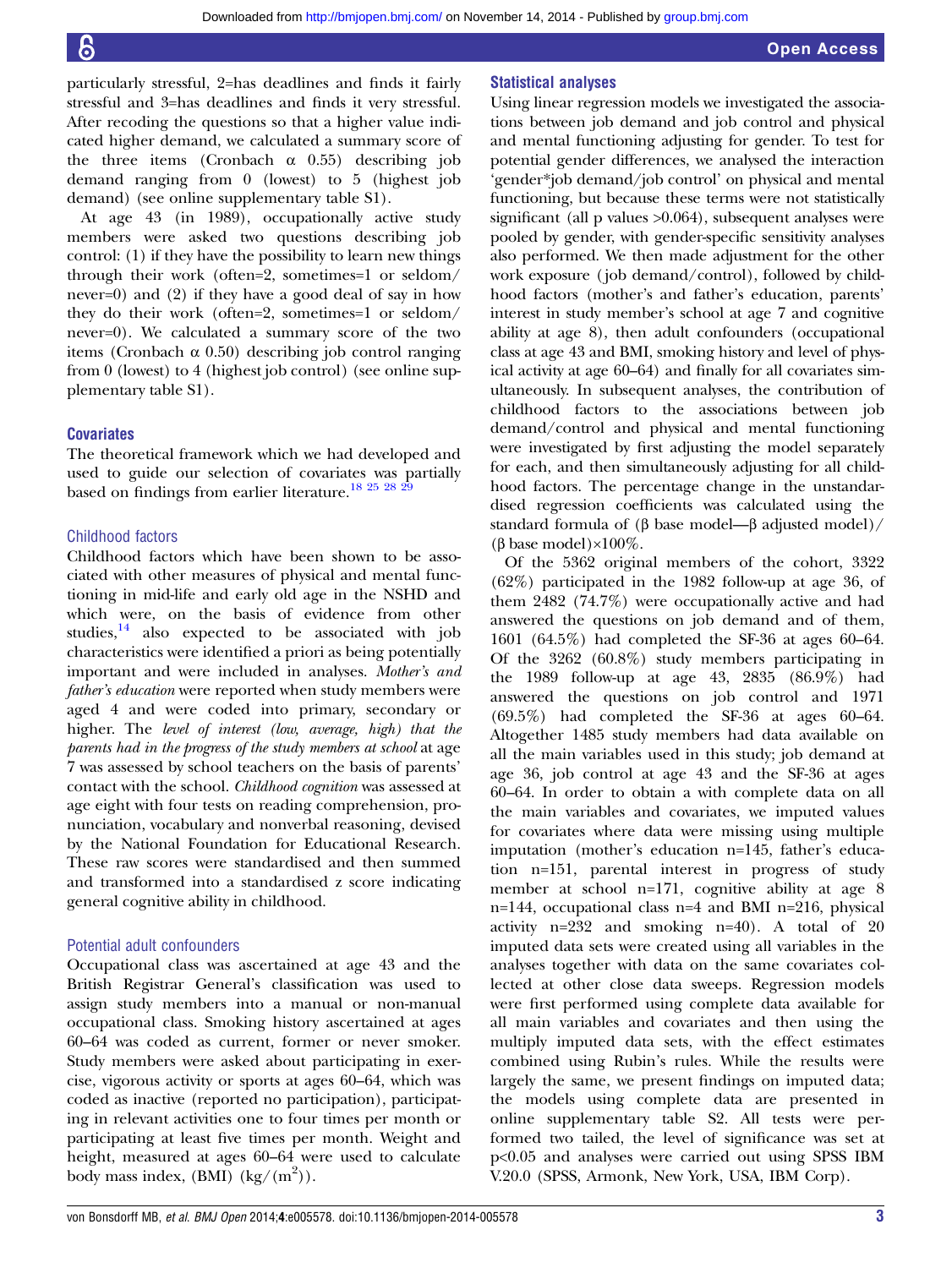# Open Access

# **RESULTS**

Of the participants who had been occupationally active in mid-life, approximately 61% were men, 69% belonged to a non-manual occupational class and approximately 70% had a mother or father with primary education only. At ages 60–64, about 10% of the participants were current smokers and 52% were physically inactive (table 1).

In unadjusted analyses there were graded associations between job demand/control in mid-life and physical and mental functioning in older age such that those with higher job demand scores had lower mean mental functioning scores and those with higher job control scores had higher mean physical functioning scores [\(table 2\)](#page-4-0). Physical and mental functioning scores are presented according to individual questions on job demand and control in online supplementary table S1.

Coefficients from linear regression models confirmed that participants who reported higher job control in mid-life had better physical functioning at ages 60–64 than those who reported lower job control, β (difference in mean physical functioning score per 1 unit increase in job control) 0.51, 95% CI 0.02 to 1.01, p=0.04 adjusted for gender, job demand and adult confounders ([table 3\)](#page-5-0). Job demand in mid-life was not associated with physical functioning in analyses adjusted only for gender; however, adjustment for adult confounders strengthened the

association so that it reached statistical significance, suggesting negative confounding.

Higher job control was associated with better mental functioning at ages 60–64, but adjustment for childhood factors and adult confounders attenuated this association (as indicated by the reduction in the size of effect estimates when comparing models 3 to 5 with model 2 in [table 3\)](#page-5-0). Those participants who had higher job demand in mid-life had poorer mental functioning in early old age compared to those with lower job demand, β (difference in mean mental functioning score per 1 unit increase in job demand)  $-0.82$ , 95% CI  $-1.14$  to −0.51, p<0.001 adjusted for gender, job control and adult confounders ([table 3](#page-5-0)). Adjustment for childhood factors had little impact.

When investigating the influence of each childhood factor on these associations separately, individual adjustments for father's and mother's educational attainment, parents' interest in study member's school and childhood cognitive ability reduced the size of the positive association between job control and physical functioning between 5.3 and 14.5%; mutual adjustment for all childhood factors was estimated to explain 23.7% of this association (see online supplementary table S3). The positive association between job control and mental functioning was less pronounced and adjusting for childhood factors attenuated

Table 1 Characteristics of National Survey of Health and Development (NSHD) cohort members who were occupationally active in mid-life and whose physical and mental functioning had been assessed at ages 60–64, proportions and percentages (n, %) unless stated otherwise

|                                                     |               |            |      | <b>Men</b> |      | <b>Women</b> |      |
|-----------------------------------------------------|---------------|------------|------|------------|------|--------------|------|
|                                                     | <b>Sample</b> | <b>All</b> |      | $n = 901$  |      | $n = 584$    |      |
| Work exposures                                      |               |            |      |            |      |              |      |
| Job demand at age 36*, mean SD                      | 1485          | 1.53       | 1.53 | 1.65       | 1.41 | 1.36         | 1.29 |
| Job control at age 43*, mean SD                     | 1485          | 2.92       | 1.07 | 3.06       | 1.02 | 2.71         | 1.12 |
| Adult characteristics                               |               |            |      |            |      |              |      |
| Occupational class at age 43                        | 1481          |            |      |            |      |              |      |
| Manual                                              |               | 464        | 31.2 | 275        | 30.7 | 189          | 32.4 |
| Non-manual                                          |               | 1017       | 68.5 | 622        | 69.3 | 395          | 67.6 |
| Body mass index at ages 60–64, mean SD              | 1269          | 27.82      | 4.05 | 27.83      | 4.05 | 27.80        | 5.18 |
| Smoking history at ages 60-64                       | 1445          |            |      |            |      |              |      |
| Current                                             |               | 153        | 10.3 | 87         | 10.0 | 66           | 11.6 |
| Ex-smoker                                           |               | 829        | 55.8 | 525        | 60.0 | 304          | 53.2 |
| Never smoked                                        |               | 463        | 31.2 | 262        | 30.0 | 201          | 35.2 |
| Physical activity level at ages 60–64               | 1253          |            |      |            |      |              |      |
| Inactive                                            |               | 765        | 51.5 | 475        | 62.9 | 290          | 58.2 |
| 1–4 times per month                                 |               | 190        | 12.8 | 108        | 14.3 | 82           | 16.5 |
| 5 times or more per month                           |               | 298        | 20.1 | 172        | 22.8 | 126          | 25.3 |
| Childhood exposures                                 |               |            |      |            |      |              |      |
| Mother's education, primary                         | 1340          | 1050       | 70.7 | 626        | 76.9 | 424          | 80.6 |
| Father's education, primary                         | 1334          | 970        | 65.3 | 577        | 71.6 | 393          | 74.4 |
| Cognitive ability at age 8†, mean SD                | 1341          | 0.16       | 0.81 | 0.12       | 0.81 | 0.21         | 0.80 |
| Parental interest in study member's school at age 7 | 1314          |            |      |            |      |              |      |
| Low                                                 |               | 92         | 6.2  | 61         | 7.7  | 31           | 6.0  |
| Intermediate                                        |               | 586        | 39.5 | 359        | 45.3 | 227          | 43.6 |
| <b>High</b>                                         |               | 636        | 42.8 | 373        | 47.0 | 263          | 50.5 |

\*Formation of the work exposure variables is explained in online supplementary table S1.

†Standardised z-score across the original NSHD cohort.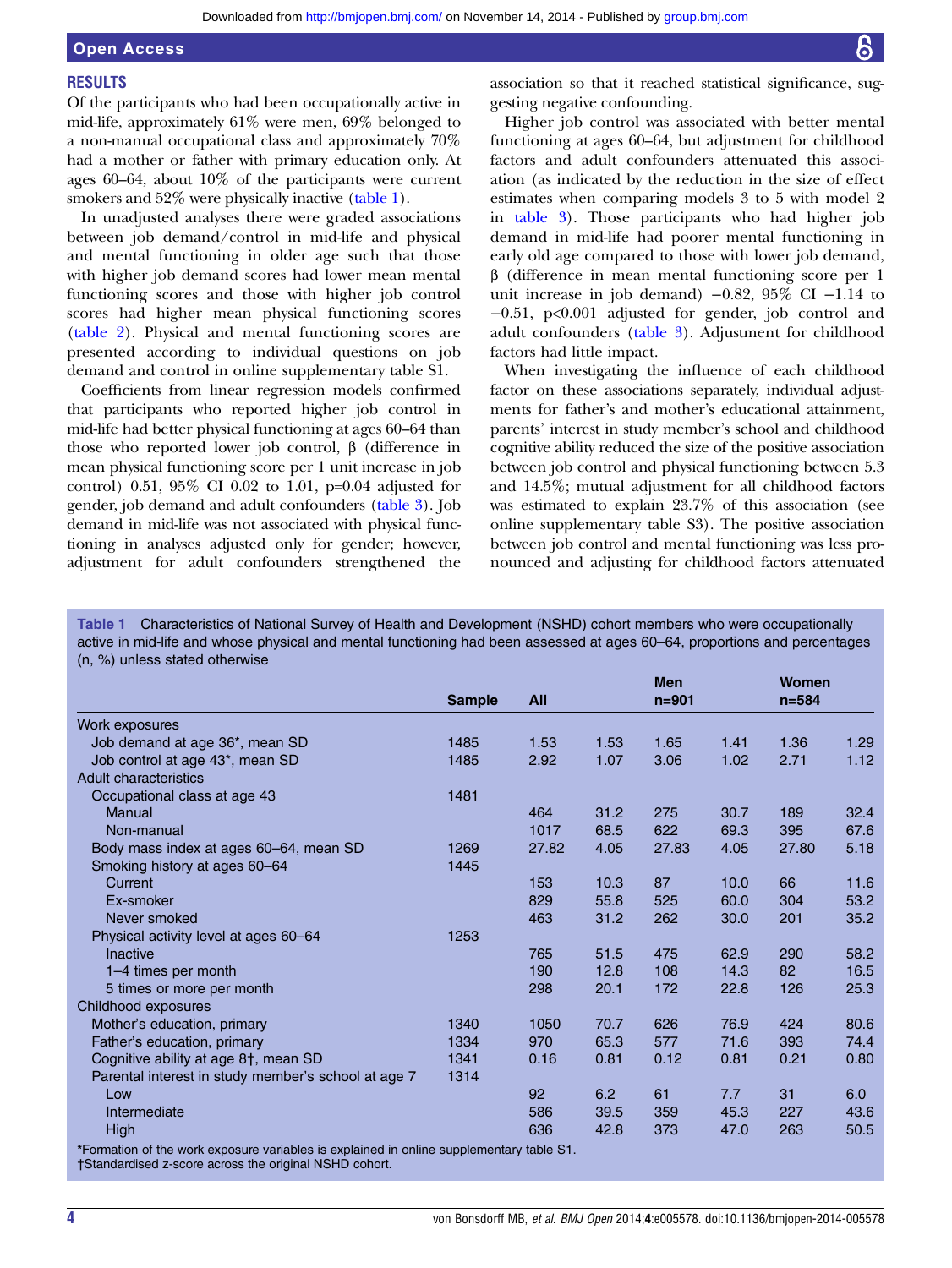<span id="page-4-0"></span>

|                |                        |        |             | <b>Physical component*</b> |          |             | Mental component* |          |
|----------------|------------------------|--------|-------------|----------------------------|----------|-------------|-------------------|----------|
|                | $\mathsf{n}$           | $(\%)$ | <b>Mean</b> | <b>SD</b>                  | p Valuet | <b>Mean</b> | <b>SD</b>         | p Valuet |
|                | Job demand at age 36‡  |        |             |                            |          |             |                   |          |
| 0              | 424                    | 28.6   | 51.4        | 10.5                       | 0.82     | 52.9        | 7.3               | 0.005    |
|                | 394                    | 26.5   | 50.9        | 10.2                       |          | 52.1        | 8.0               |          |
| $\overline{2}$ | 309                    | 20.8   | 51.6        | 9.7                        |          | 51.7        | 8.0               |          |
| 3              | 209                    | 14.1   | 50.9        | 9.4                        |          | 50.9        | 9.8               |          |
| 4              | 107                    | 7.2    | 50.4        | 10.3                       |          | 50.1        | 8.1               |          |
| 5              | 42                     | 2.8    | 52.2        | 8.1                        |          | 50.7        | 8.6               |          |
|                | Job control at age 43‡ |        |             |                            |          |             |                   |          |
| 0              | 49                     | 3.3    | 49.1        | 10.5                       | 0.044    | 50.0        | 7.9               | 0.27     |
|                | 116                    | 7.8    | 50.0        | 11.3                       |          | 51.0        | 8.5               |          |
| $\overline{2}$ | 276                    | 18.6   | 50.2        | 11.0                       |          | 51.8        | 8.7               |          |
| 3              | 506                    | 34.1   | 51.4        | 9.6                        |          | 52.0        | 8.4               |          |
| 4              | 538                    | 36.2   | 52.0        | 9.4                        |          | 52.2        | 7.5               |          |

\*A higher score indicates better physical and mental functioning.

†Analyses of variance.

‡A higher score indicates higher job demand/control, formation of work exposure variables explained in online supplementary table S1.

the association less. The childhood factors included did not explain the negative association found between job demand and mental functioning at ages 60–64.

#### **DISCUSSION**

In participants of a British birth cohort study who had been occupationally active in mid-life, there was some evidence to suggest that lower job demand was associated with better mental functioning and higher job control with better physical and mental functioning decades later, around the age of retirement. Childhood factors, namely cognitive ability, parental education and parental interest in study member's schooling, appeared to partially explain the positive association between job control in mid-life and physical functioning in early old age. The association between higher job demand and lower mental functioning was robust; adjustment for selected childhood factors and potential adult confounders had very little influence on the strength of this association.

Our findings on the associations between job demand and control and self-reported physical and mental functioning in early old age are in line with the few published studies showing that work-related stress and job strain in mid-life have negative short-term<sup>[8 9](#page-6-0)</sup> and longterm effects $10^{-11}$  on physical and mental functioning. Similar to our present findings, the associations with job demand were found to be more pronounced for mental than physical functioning in the French Gazel cohort.<sup>[10](#page-6-0)</sup> Earlier findings from the NSHD and the Helsinki Birth Cohort Study have shown that various negative familial factors in childhood are related to decreased objectively measured<sup>[18 28 29](#page-7-0)</sup> and self-reported<sup>[25 30](#page-7-0)</sup> physical and mental functioning in mid-life and early old age. To the best our knowledge, this is the first study to investigate prospectively the contribution of childhood factors in

the relationships of job demand and control with selfreported physical and mental functioning in early old age. The findings in the few studies investigating the role of early life factors in the relationship between job strain and cardiovascular disease have been inconsistent. A non-significant effect of pre-employment factors, defined as family history of coronary heart disease, father's education and socioeconomic position, number of siblings and adult height, was reported for the longitudinal association between job strain and coronary heart disease in the Whitehall II study.<sup>[20](#page-7-0)</sup> Conversely, in the 1958 British birth cohort early life exposures were found to explain up to 50% of the associations between different workplace exposures such as low job control and increased levels of risk factors for cardiovascular disease.[19](#page-7-0) The inconsistent findings may be related to differences in the characteristics of the study populations, in the childhood factors available and in the frequency of assessments of the work characteristics.

As discussed in the introduction, some of the mechanisms that are hypothesised to underlie the associations between job strain and physical and mental functioning in older age relate to the biological, psychological and social responses to chronic stress. Employees working in high-strain jobs have been shown to be more likely to suffer from the negative physiological and psychological effects of excessive stress such as cardiovascular and metabolic dysregulation and depression, $12\frac{31}{1}$  $12\frac{31}{1}$  making those people exposed to high-job strain more vulnerable to the ageing process, which could be manifested as lower physical and mental functioning in later life.<sup>[32](#page-7-0)</sup> It has also been hypothesised that exposure to adverse psychological and social factors in childhood may predispose an individual to the negative effects of job strain.<sup>[17 33](#page-7-0)</sup> This could result in those people who have experienced early life adversities coping differently with job strain and being more frequently negatively affected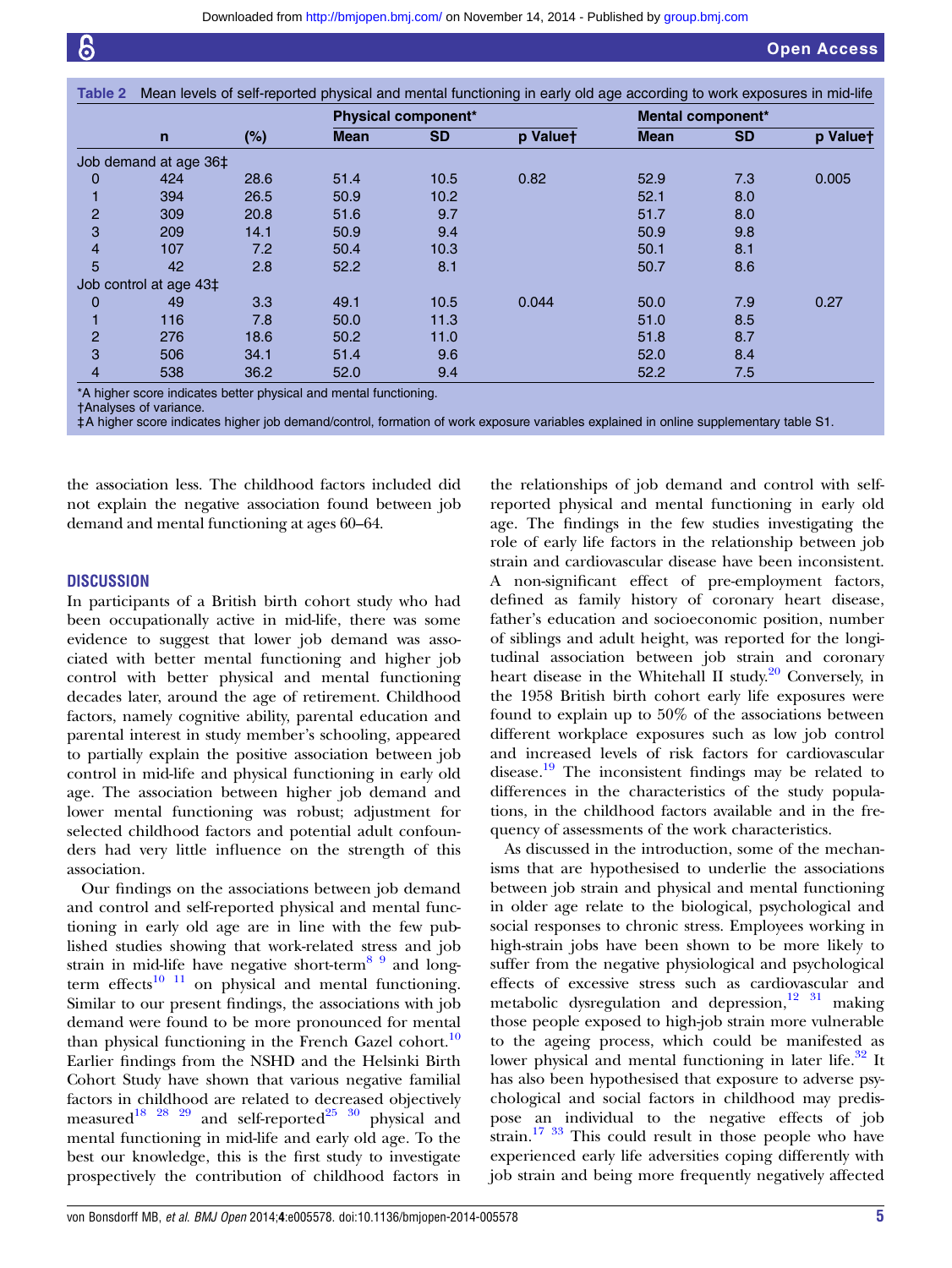<span id="page-5-0"></span>

|                       |                                                                                                                                   |         | Table 3 Unstandardised regression coefficients (B) and 95% Cls for physical and mental functioning in early old age according to work exposure in mid-life n=1485                                                                                                                                                                                                                 |         |                           |         |                              |          |                                                                                                                             |          |
|-----------------------|-----------------------------------------------------------------------------------------------------------------------------------|---------|-----------------------------------------------------------------------------------------------------------------------------------------------------------------------------------------------------------------------------------------------------------------------------------------------------------------------------------------------------------------------------------|---------|---------------------------|---------|------------------------------|----------|-----------------------------------------------------------------------------------------------------------------------------|----------|
|                       | Model 1                                                                                                                           |         | Model 2                                                                                                                                                                                                                                                                                                                                                                           |         | Model 3                   |         | Model 4                      |          | Model <sub>5</sub>                                                                                                          |          |
|                       | $(95%$ CI)*                                                                                                                       | p Value | $\beta$ (95% CI)*                                                                                                                                                                                                                                                                                                                                                                 | p Value | $(95%$ CI)*               | p Value | $\beta$ (95% CI)*            | p Value  | $\beta$ (95% CI)*                                                                                                           | p Value  |
| Physical functioning  |                                                                                                                                   |         |                                                                                                                                                                                                                                                                                                                                                                                   |         |                           |         |                              |          |                                                                                                                             |          |
| Job control           | 0.70(0.22 to 1.18)                                                                                                                | 0.004   | 0.76(0.27 to 1.26)                                                                                                                                                                                                                                                                                                                                                                | 0.002   | 0.58 (0.08 to 1.09)       | 0.024   | $0.51$ (0.02 to 1.01)        | 0.040    | $0.50 (-0.006 to 1.00)$                                                                                                     | 0.053    |
| Job demand            | $-0.10(-0.47$ to 0.28)                                                                                                            | 0.60    | $-0.23(-0.61$ to 0.15)                                                                                                                                                                                                                                                                                                                                                            | 0.24    | $-0.36(-0.75$ to 0.03)    | 0.072   | $-0.48$ $(-0.86$ to $-0.10)$ | 0.013    | $-0.49(-0.87$ to $-0.11$ )                                                                                                  | 0.012    |
| Mental functioning    |                                                                                                                                   |         |                                                                                                                                                                                                                                                                                                                                                                                   |         |                           |         |                              |          |                                                                                                                             |          |
| Job control           | 0.42(0.03 to 0.81)                                                                                                                | 0.035   | $0.62$ (0.23 to 1.02)                                                                                                                                                                                                                                                                                                                                                             | 0.002   | 0.52(0.11 to 0.93)        | 0.014   | 0.47 (0.06 to 0.88)          | 0.025    | 0.42 (0.001 to 0.84)                                                                                                        | 0.050    |
| Job demand            | $-0.62$ $(-0.92$ to $-0.31)$                                                                                                      |         | $-0.72(-1.03$ to $-0.41$ )                                                                                                                                                                                                                                                                                                                                                        | & 0.001 | $-0.76(-1.08$ to $-0.45)$ | 50,001  | $-0.82$ $(-1.14$ to $-0.51)$ | $-0.001$ | $-0.83(-1.15 to -0.51)$                                                                                                     | $-0.001$ |
| BMI, body mass index. | 'Differences in mean physical and mental functioning scores per 1<br>5 adjusted for all covariates included in models 2, 3 and 4. |         | member's school at age 7 and cognitive ability at age 8; model 4 same adjustments as model 2 plus occupational status at age 43 and smoking, physical activity and BMI at ages 60-64; model<br>Model 1 adjusted for gender 2 adjusted for gender and the other work exposure; model 3 same adjustments as model 2 plus father's and mother's education, parents interest in study |         |                           |         |                              |          | unit increase in job demand/control score, formation of work exposure variables explained in online supplementary table S1. |          |

by this than individuals who did not experience early life adversity. It has been shown that childhood environmental factors, such as parental education, familial situation and parents' level of interest in offspring schooling as well as the child's own cognitive ability may influence responses to later adverse work-related exposures.<sup>[14](#page-7-0)</sup> Childhood cognitive ability, although being socially graded, has been shown to be related to both work characteristics<sup>[34](#page-7-0)</sup> and functioning in adulthood<sup>[18](#page-7-0)</sup> above and beyond its relationship with socioeconomic position. In our study, allowing for childhood factors attenuated the association between job control and physical functioning, supporting this observation.

Another possible explanation of our findings is that individuals working in high-strain jobs are more likely to report unhealthy behaviours such as smoking and physical inactivity $35$  which are established risk factors for lower levels of physical and mental functioning. $36 \frac{37}{12}$  Studies have also found that early life adversities might set an individual on an unfavourable behavioural trajectory that extends across life into older age.<sup>[38](#page-7-0)</sup> Our findings suggest that the relationships between job control and selfreported mental and physical functioning may be partly explained by unhealthy behaviours and poorer socioeconomic circumstances in adulthood, however, this was not the case for job demand and mental functioning.

Another possibility that we need to consider is that our findings, in particular those on mental functioning, may be partially explained by reverse causality; preexisting personality traits and poor mental health might detrimentally influence both the perception of work  $exposures<sup>39</sup>$  $exposures<sup>39</sup>$  $exposures<sup>39</sup>$  and mental functioning in later life and thus lead to strengthening of the observed relationship between adverse work exposures in mid-life and later mental functioning.

In the present study higher job demand was associated with poor mental functioning in later life, and this was not explained by any of the childhood or adult lifestyle factors we adjusted for. Conversely, the association between perceived job control and mental functioning was partially explained by these factors. A potential explanation of this difference is that we were not able to take account of the genetic and biological factors related to stress responses<sup>[12](#page-6-0)</sup> which have been shown to vary according to childhood  $factors<sup>40</sup>$  $factors<sup>40</sup>$  $factors<sup>40</sup>$  that may be more likely to underlie the associations between job demand and mental functioning. These underlying pathways need to be further explored in other studies with the relevant data.

The study had several strengths. First, data came from the nationally representative MRC NSHD, a wellcharacterised cohort including persons with a wide range of professions. Second, we were able to use prospective data collected across life and there are a wealth of data on childhood exposures that we selected into the analyses a priori based on earlier findings. Third, we used the validated and widely used SF-36 physical and mental functioning component  $scores<sup>23</sup>$  $scores<sup>23</sup>$  $scores<sup>23</sup>$  to ascertain physical and mental functioning. Despite these strengths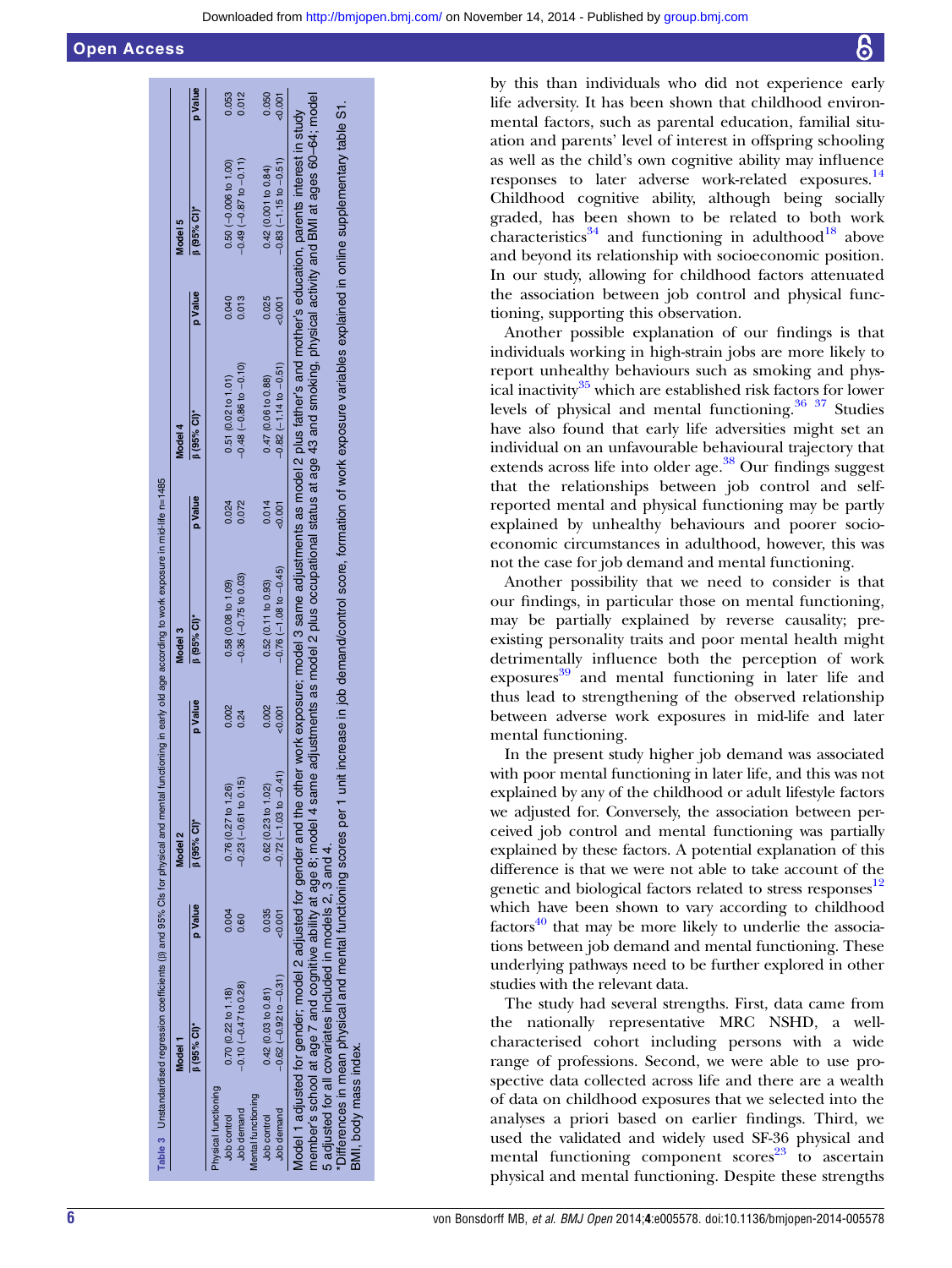<span id="page-6-0"></span>some limitations also need to be acknowledged. First, our measures of job demand and control were only ascertained once during working life, the two measures were collected 7 years apart and neither were ascertained using standard questionnaires. However, at the times of data collection in 1982 and 1989, when details on work were collected, the use of standardised questionnaires was not common. The cohort was stable in terms of occupational class during the two measurement points as 57% belonged to the non-manual and 26% to the manual class at both assessments and only 17% crossed this divide. To explore the validity of our job demand and control variables, we compared the scores with other work-related data in NSHD in mid-life. For example, the participants were asked at age 43 if they often had a backlog of work to get through. Those who answered 'often' had a mean job demand score of 2.00 (SD 1.4) at age 36 and those who answered 'seldom/ never' a score of 1.06 (SD 1.1) (analysis of variance  $(ANOVA)$   $p<0.001$ ). At age 43, the participants were asked how often they wished they were doing a different job. Those who answered 'often' had a mean job control score of 2.0 (SD 1.2) and those who answered 'seldom/ never' a score of 3.2  $(0.9)$  (ANOVA p<0.001). Given there are correlations between the two variables used in the main analyses, that is, job demand and control, and other work-related characteristics we cannot fully rule out the possibility that the main associations found may be partially explained by other work-related characteristics. Second, attrition, which is inevitable in such a long prospective study, might cause bias, although the MRC NSHD has been found at age 53 to be representative in most respects of the national population born around that time $41$  and the occupational class and unemployment profile of the MRC NSHD at ages 60–64 to be similar to the 2001 England Census reference population. $^{22}$  $^{22}$  $^{22}$  In the NSHD at ages 36 and 43, 2140 occupationally active study members had data available on job demand and control. Of these occupationally active study members, those who had data on physical and mental functioning at ages 60–64 (n=1485) had more often a father with secondary education  $(\chi^2$  test p=0.002) and were working in a non-manual profession at age 43 ( $\chi^2$  test p<0.001), compared to those who did not have data on functioning (n=655).

In conclusion, evidence suggests that lower job demand in mid-life may be associated with better mental functioning and higher job control with better physical functioning around the age of retirement. Some of these associations were partly explained by childhood factors such as parental education and interest in study member's school and childhood cognitive ability as well as adult lifestyle factors. Although, the influence of these factors was modest, these findings highlight the complex associations acting across life that are likely to underlie the relationships between adverse job exposure and later health outcomes which is often not possible to examine in part due to limited availability of data from

earlier life in studies with detailed occupational measures. The present findings indicate that higher job demand in particular may have adverse long-term psychological effects on individuals around the age of retirement, which may in turn decrease the chances of healthy ageing.

Contributors MBvB, RC and DK conceived the study, interpreted the data, drafted the paper and revised it critically for important intellectual content. MBvB analysed the data. DK and RC have made substantial contributions to acquisition of data.

Funding This work was supported by the UK Medical Research Council ( programme codes MC UU 12019/1 and MC UU 12019/4). von Bonsdorff MB was supported by the Academy of Finland grant no 257239.

Competing interests None.

Patient consent Obtained.

Ethics approval MultiCentre Research Ethics Committee UK.

Provenance and peer review Not commissioned; externally peer reviewed.

Data sharing statement No additional data are available.

**Open Access** This is an Open Access article distributed in accordance with the terms of the Creative Commons Attribution (CC BY 4.0) license, which permits others to distribute, remix, adapt and build upon this work, for commercial use, provided the original work is properly cited. See: [http://](http://creativecommons.org/licenses/by/4.0/) [creativecommons.org/licenses/by/4.0/](http://creativecommons.org/licenses/by/4.0/)

#### **REFERENCES**

- 1. Kivimäki M, Nyberg ST, Batty GD, et al. Job strain as a risk factor for coronary heart disease: a collaborative meta-analysis of individual participant data. Lancet 2012;380:1491–7.
- 2. Heraclides A, Chandola T, Witte DR, et al. Psychosocial stress at work doubles the risk of type 2 diabetes in middle-aged women: evidence from the Whitehall II study. Diabetes Care 2009;32:2230-5.
- 3. Nyberg ST, Heikkilä K, Fransson EI, et al. Job strain in relation to body mass index: pooled analysis of 160 000 adults from 13 cohort studies. *J Intern Med* 2012;272:65-73.
- Wang JL, Lesage A, Schmitz N, et al. The relationship between work stress and mental disorders in men and women: findings from a population-based study. J Epidemiol Community Health 2008;62:42–7.
- 5. von Bonsdorff MB, von Bonsdorff ME, Kulmala J, et al. Job strain in the public sector and hospital in-patient care use in old age: a 28-year prospective follow-up. Age Ageing 2014;43:393–9.
- 6. Johnson JV, Stewart W, Hall EM, et al. Long-term psychosocial work environment and cardiovascular mortality among Swedish men. Am J Public Health 1996;86:324–31.
- 7. von Bonsdorff MB, Seitsamo J, von Bonsdorff ME, et al. Job strain among blue-collar and white-collar employees as a determinant of total mortality: a 28-year population-based follow-up. BMJ Open 2012;2:e000860.
- 8. Stansfeld SA, Bosma H, Hemingway H, et al. Psychosocial work characteristics and social support as predictors of SF-36 health functioning: the Whitehall II study. Psychosom Med 1998;60:247–55.
- 9. Cheng Y, Kawachi I, Coakley EH, et al. Association between psychosocial work characteristics and health functioning in American women: prospective study. BMJ 2000;320:1432–6.
- 10. Wahrendorf M, Sembajwe G, Zins M, et al. Long-term effects of psychosocial work stress in midlife on health functioning after labor market exit-results from the GAZEL study. J Gerontol B Psychol Sci Soc Sci 2012;67:471–80.
- 11. Kulmala J, von Bonsdorff MB, Stenholm S, et al. Perceived stress symptoms in midlife predict disability in old age: a 28-year prospective cohort study. J Gerontol A Biol Sci Med Sci 2013;68:984–91.
- 12. McEwen BS. Stress, adaptation, and disease. Allostasis and allostatic load. Ann N Y Acad Sci 1998;840:33–44.
- 13. United Nations, Department of Economic and Social Affairs, Population Division. World Population Prospects: The 2010 Revision, Highlights and Advance Tables. Working Paper No. ESA/ P/WP.220. United Nations, 2011.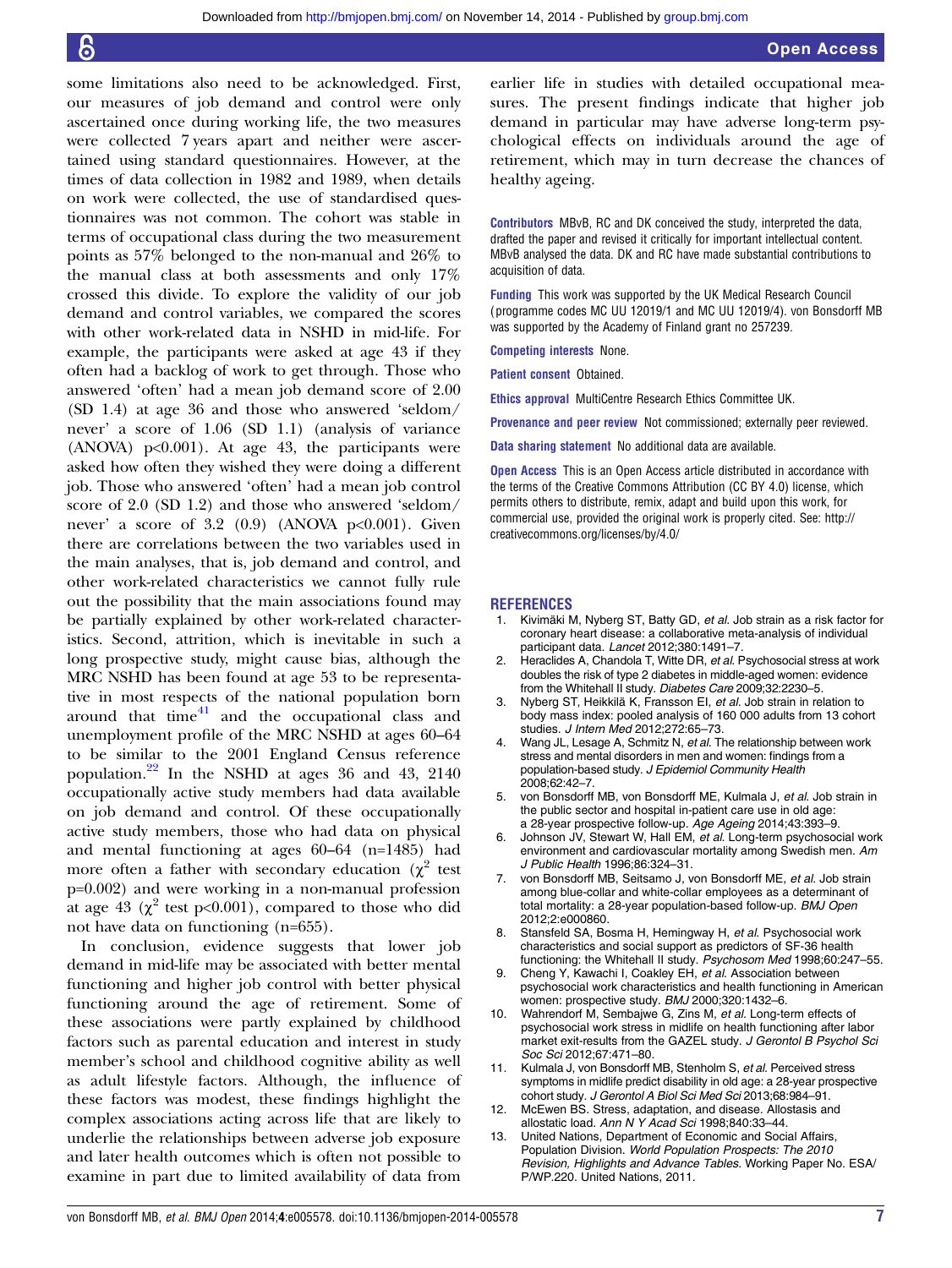# <span id="page-7-0"></span>Open Access

- 14. Elovainio M, Kivimäki M, Ek E, et al. The effect of pre-employment factors on job control, job strain and psychological distress: a 31-year longitudinal study. Soc Sci Med 2007;65:187–99.
- 15. Kuh D, Head J, Hardy R, et al. The influence of education and family background on women's earnings in midlife: evidence from a British birth cohort study. Br J Sociol Edu 1997;18:385-405.
- 16. Strand BH, Cooper R, Hardy R, et al. Lifelong socioeconomic position and physical performance in midlife: results from the British 1946 birth cohort. Eur J Epidemiol 2011;26:475–83.
- 17. Westerlund H, Gustafsson PE, Theorell T, et al. Social adversity in adolescence increases the physiological vulnerability to job strain in adulthood: a prospective population-based study. PLoS ONE 2012;7:e35967.
- 18. Hatch SL, Jones PB, Kuh D, et al. Childhood cognitive ability and adult mental health in the British 1946 birth cohort. Soc Sci Med 2007;64:2285–96.
- 19. Thomas C, Power C. Do early life exposures explain associations in mid-adulthood between workplace factors and risk factors for cardiovascular disease? Int J Epidemiol 2010;39:812-24.
- 20. Hintsa T, Shipley MJ, Gimeno D, et al. Do pre-employment influences explain the association between psychosocial factors at work and coronary heart disease? The Whitehall II study. Occup Environ Med 2010;67:330–4.
- 21. Kuh D, Pierce M, Adams J, et al. Cohort profile: updating the cohort profile for the MRC National Survey of Health and Development: a new clinic-based data collection for ageing research. Int J Epidemiol 2011;40:e1–9.
- 22. Stafford M, Black S, Shah I, et al. Using a birth cohort to study ageing: representativeness and response rates in the National Survey of Health and Development. Eur J Ageing 2013;10:145–57.
- 23. Ware JE Jr, Sherbourne CD. The MOS 36-item short-form health survey (SF-36). I. Conceptual framework and item selection. Med Care 1992;30:473–83.
- 24. Jenkinson C. Comparison of UK and US methods for weighting and scoring the SF-36 summary measures. J Public Health Med 1999;21:372–6.
- 25. Mishra G, Black S, Stafford M, et al. Childhood and maternal effects on physical health related quality of life five decades later: the British 1946 birth cohort. PLoS ONE 2014;9:e88524.
- 26. Wadsworth ME, Butterworth SL, Hardy RJ, et al. The life course prospective design: an example of benefits and problems associated with study longevity. Soc Sci Med 2003;57:2193–205.
- 27. Karasek RA. Job demands, job decision latitude and mental strain: implications for job redesign. Admin Sci Q 1979;24:285–308.
- 28. Guralnik JM, Butterworth S, Wadsworth ME, et al. Childhood socioeconomic status predicts physical functioning a half century later. J Gerontol A Biol Sci Med Sci 2006;61:694–701.
- 29. Kuh D, Hardy R, Butterworth S, et al. Developmental origins of midlife physical performance: evidence from a British birth cohort. Am J Epidemiol 2006;164:110–21.
- 30. Alastalo H, von Bonsdorff MB, Räikkonen K, et al. Early life stress and physical and psychosocial functioning in late adulthood. PLoS ONE 2013;8:e69011.
- 31. Rugulies R, Bultmann U, Aust B, et al. Psychosocial work environment and incidence of severe depressive symptoms: prospective findings from a 5-year follow-up of the Danish work environment cohort study. Am J Epidemiol 2006;163:877-87.
- Karlamangla AS, Singer BH, McEwen BS, et al. Allostatic load as a predictor of functional decline. MacArthur studies of successful aging. J Clin Epidemiol 2002;55:696–710.
- 33. Stansfeld SA, Clark C, Caldwell T, et al. Psychosocial work characteristics and anxiety and depressive disorders in midlife: the effects of prior psychological distress. Occup Environ Med 2008;65:634–42.
- 34. Wilk S, Desmarais L, Sackett P. Gravitation to jobs commensurate with ability: longitudinal and cross-sectional tests. J Appl Psychol 1995;80:79–85.
- 35. Heikkilä K, Fransson EI, Nyberg ST, et al. Job strain and health-related lifestyle: findings from an individual-participant meta-analysis of 118,000 working adults. Am J Public Health 2013;103:2090–7.
- 36. Cooper R, Mishra GD, Kuh D. Physical activity across adulthood and physical performance in midlife: findings from a British birth cohort. Am J Prev Med 2011;41:376–84.
- 37. Sabia S, Singh-Manoux A, Hagger-Johnson G, et al. Influence of individual and combined healthy behaviours on successful aging. CMAJ 2012;184:1985–92.
- 38. Osler M, Godtfredsen NS, Prescott E. Childhood social circumstances and health behaviour in midlife: the Metropolit 1953 Danish male birth cohort. Int J Epidemiol 2008;37:1367-74.
- de Lange AH, Taris TW, Kompier MA, et al. Different mechanisms to explain the reversed effects of mental health on work characteristics. Scand J Work Environ Health 2005;31:3–14.
- 40. Evans GW, Kim P. Childhood poverty and health: Cumulative risk exposure and stress dysregulation. Psychol Sci 2007;18:953-7
- 41. Wadsworth M, Kuh D, Richards M, et al. Cohort Profile: The 1946 National Birth Cohort (MRC National Survey of Health and Development). Int J Epidemiol 2006;35:49–54.